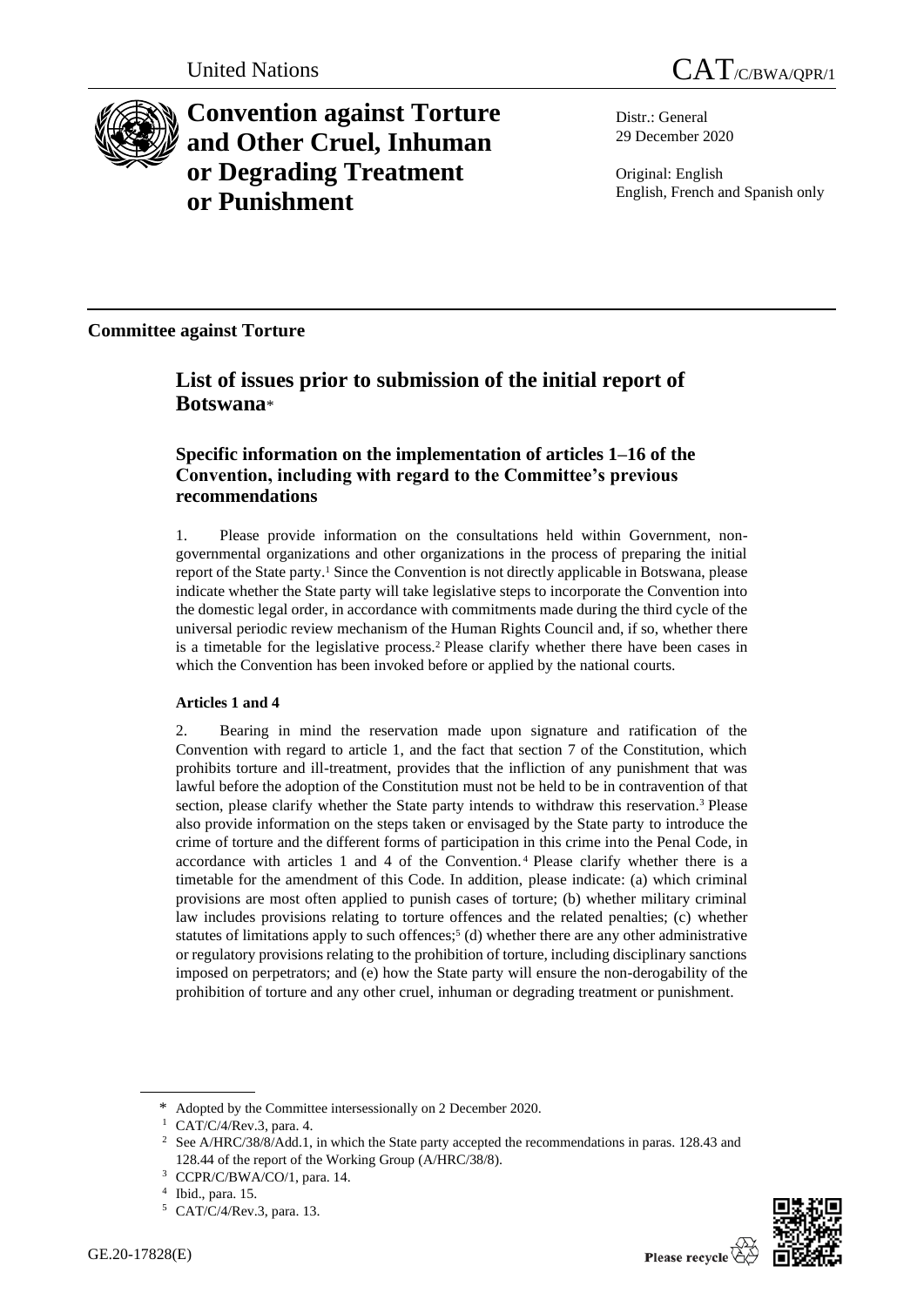#### **Article 2**<sup>6</sup>

3. Please provide information on legislative and other measures taken by the State party to ensure, in law and in practice, that all persons deprived of their liberty enjoy all fundamental legal safeguards from the outset of deprivation of liberty, specifically: (a) being informed about their rights and the charges against them, in a language that they understand; (b) requesting and receiving a medical examination, in accordance with the principles of confidentiality and privacy, by independent medical personnel, and having access to medical assistance upon request; (c) having confidential access to legal counsel, including in proceedings before customary courts, or to free legal aid for those who do not have sufficient means to pay for legal representation;<sup>7</sup> (d) notifying a family member, or a person of their choice, of the detention; (e) having their detention recorded; and (f) enjoying the right to challenge the lawfulness of their detention (habeas corpus). Please also indicate whether emergency or anti-terrorism legislation exists under which the procedural guarantees of detainees may be restricted or prohibited and whether incommunicado detention is allowed and practised.

4. Please clarify whether legislation or jurisprudence exists relating to the prohibition on invoking superior orders, including orders from military authorities, as a justification for torture. Please also indicate whether there are any circumstances in which a subordinate is permitted lawfully to oppose an order to commit acts of torture, and provide information on the recourse procedures available to the subordinate in such circumstances and on any such cases that may have occurred. In addition, please clarify whether the concept of "due obedience" as a criminal law defence has any impact on the effective implementation of the prohibition on invoking superior orders as a justification for torture.<sup>8</sup>

5. Please clarify whether the State party still envisages amending the Ombudsman Act to create an independent national human rights institution in compliance with the principles relating to the status of national institutions for the promotion and protection of human rights (the Paris Principles), in accordance with commitments made during the third cycle of the universal periodic review.<sup>9</sup> Please provide the timetable for the legislative amendments.

### **Article 3**

6. Please indicate whether the principle of non-refoulement is recognized under the legislative framework regulating extradition, asylum and expulsion of undocumented migrants, in accordance with article 3 of the Convention. Please also clarify which authority decides whether a person is to be extradited, expelled or returned and whether this authority has a legal obligation to consider in each case the personal and foreseeable risk of the person concerned being subjected to torture in the country of destination. <sup>10</sup> Please explain how compliance with this obligation is ensured in practice and on the basis of which criteria compliance is determined. In addition, please clarify whether it is possible to appeal an extradition, expulsion or refoulement decision to an independent authority.<sup>11</sup> If so, please indicate with which authority appeals are filed, which procedure is applicable and whether appeals and applications for asylum have a suspensive effect on expulsion and extradition decisions.

<sup>6</sup> The issues raised under article 2 could also touch on issues raised under other articles of the Convention, including article 16. As stated in paragraph 3 of the Committee's general comment No. 2 (2007) on the implementation of article 2, the obligation to prevent torture in article 2 is wideranging. The obligations to prevent torture and other cruel, inhuman or degrading treatment or punishment under article 16 (1) are indivisible, interdependent and interrelated. The obligation to prevent ill-treatment in practice overlaps with and is largely congruent with the obligation to prevent torture. In practice, the definitional threshold between ill-treatment and torture is often not clear. See also chapter V of the same general comment.

<sup>7</sup> CCPR/C/BWA/CO/1, paras. 20–21.

<sup>8</sup> CAT/C/4/Rev.3, para. 11.

<sup>9</sup> CCPR/C/BWA/CO/1, para. 8; A/HRC/WG.6/29/BWA/3, para. 14; A/HRC/38/8, para. 7; and CEDAW/C/BWA/CO/4, paras. 19–20.

<sup>10</sup> CAT/C/4/Rev.3, para. 12.

<sup>11</sup> A/HRC/WG.6/29/BWA/2, para. 33.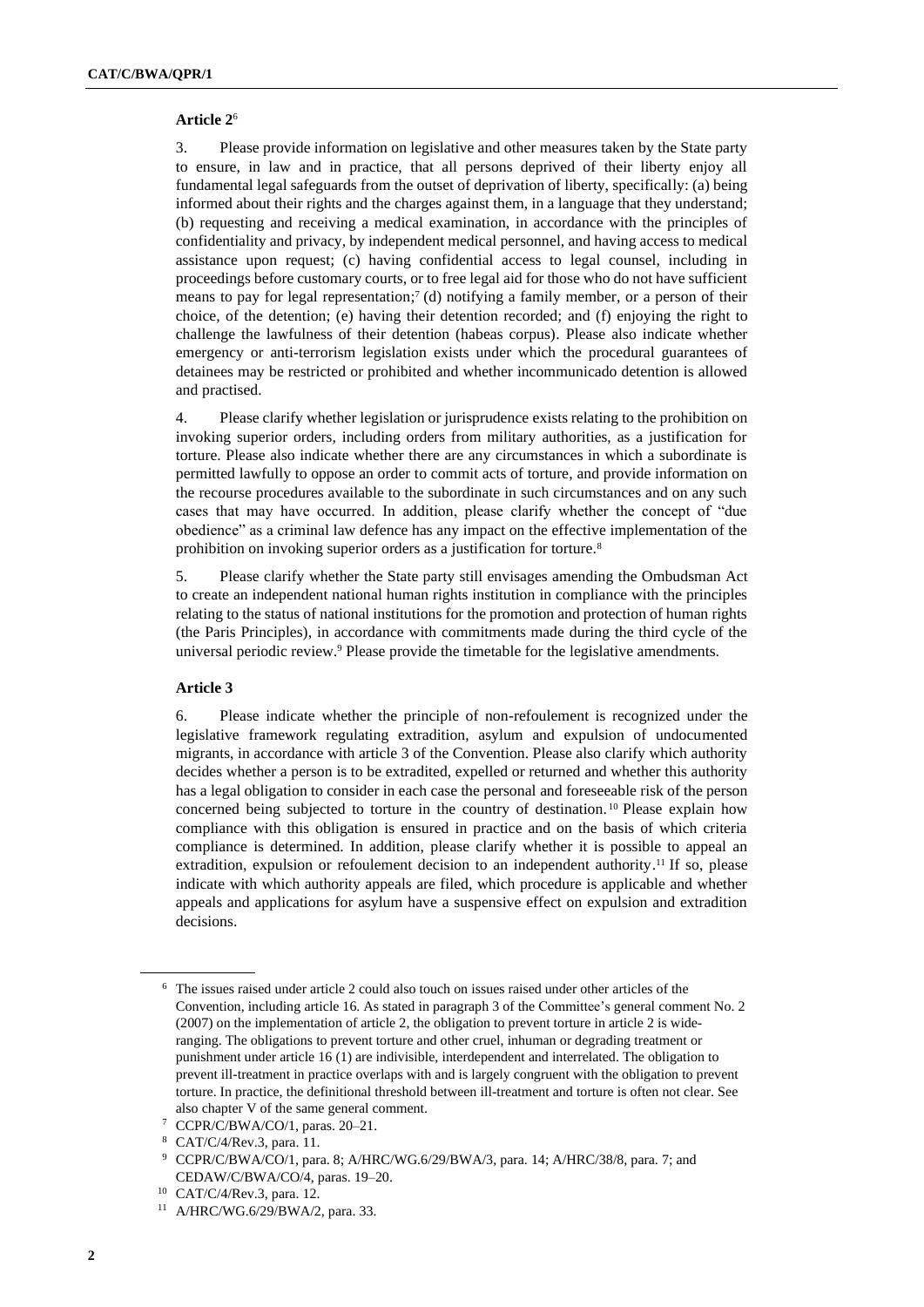7. Please clarify whether persons subject to expulsion, refoulement or extradition orders are informed of their right to apply for asylum and/or appeal a decision on expulsion or extradition and of the prescribed time limits for requesting asylum and appealing a refused asylum application or a decision on expulsion or extradition. Please indicate how asylum seekers are guaranteed access to legal assistance and interpretation services throughout the asylum procedure and whether these services are provided free of charge. Please also provide information on existing mechanisms or protocols for the early identification and immediate referral of vulnerable asylum seekers at borders, including victims of torture, trafficking in persons and gender-based violence, and whether these mechanisms include an independent medical examination.

8. Please provide detailed statistical information for each of the past five years, disaggregated by the sex, country of origin or nationality and age group (minor/adult) of the victim, on: (a) the number of asylum applications registered; (b) the number of applications for asylum or other forms of humanitarian protection approved and the number of asylum seekers whose applications were granted because they had been tortured or ran the risk of being tortured if returned; (c) the number of persons who were returned, extradited or expelled, indicating the grounds on which they were returned, extradited or expelled and providing a list of the countries of destination; and (d) the number of appeals filed against expulsion decisions on the basis that the applicants could be in danger of being subjected to torture and ill-treatment in their countries of origin, and the results of these appeals.

9. Please indicate the number of refoulements, extraditions and expulsions carried out by the State party over the past five years after receiving diplomatic assurances, and the number of cases in which the State party has provided diplomatic assurances or guarantees. Please indicate the minimum required content of these assurances or guarantees, whether given or received, and the arrangements made for subsequent monitoring in these cases.

#### **Articles 5–9**

10. Please provide information on the legislative or other measures taken or envisaged to establish jurisdiction in the cases covered by article 5 of the Convention and include examples of occasions in which the provisions established in paragraph  $(1)$  (b) and  $(c)$  of this article were applied. Please indicate whether the State party has rejected, for any reason, the request of a State for the extradition of an individual suspected of having committed torture and whether it has started prosecution proceedings against such an individual as a result. If so, please provide information on the status and outcome of such proceedings.

11. Please inform the Committee of any extradition treaties concluded with other States parties and indicate whether the offences referred to in article 4 of the Convention are included as extraditable offences in such treaties. Please provide information on cases in which the State party has agreed to extradite a person for torture or related offences.

12. Please clarify what treaties or agreements on mutual legal and judicial assistance the State party has entered into, and whether such treaties or agreements have led in practice to the transfer of any evidence in connection with prosecutions concerning torture or illtreatment. Please provide examples.

#### **Article 10**

13. Please provide information on training programmes conducted by the State party with a view to ensuring that all public officials, including, in particular, members of the armed forces, police officers, law enforcement officials, prison officers and immigration and border control officers: (a) have a full understanding of the provisions of the Convention and are aware that violations will not be tolerated and will be investigated, and that those responsible will be prosecuted; (b) treat persons in a vulnerable situation appropriately, with due regard for their age, gender, cultural or ethnic affiliation and sexual orientation or gender identity; and (c) are aware of the principle of non-refoulement and the provisions guaranteeing the right to asylum and facilitating the identification of applicants who may be victims of torture, human trafficking and gender-based violence.<sup>12</sup> Please indicate whether this training is

<sup>12</sup> A/HRC/WG.6/29/BWA/3, para. 40.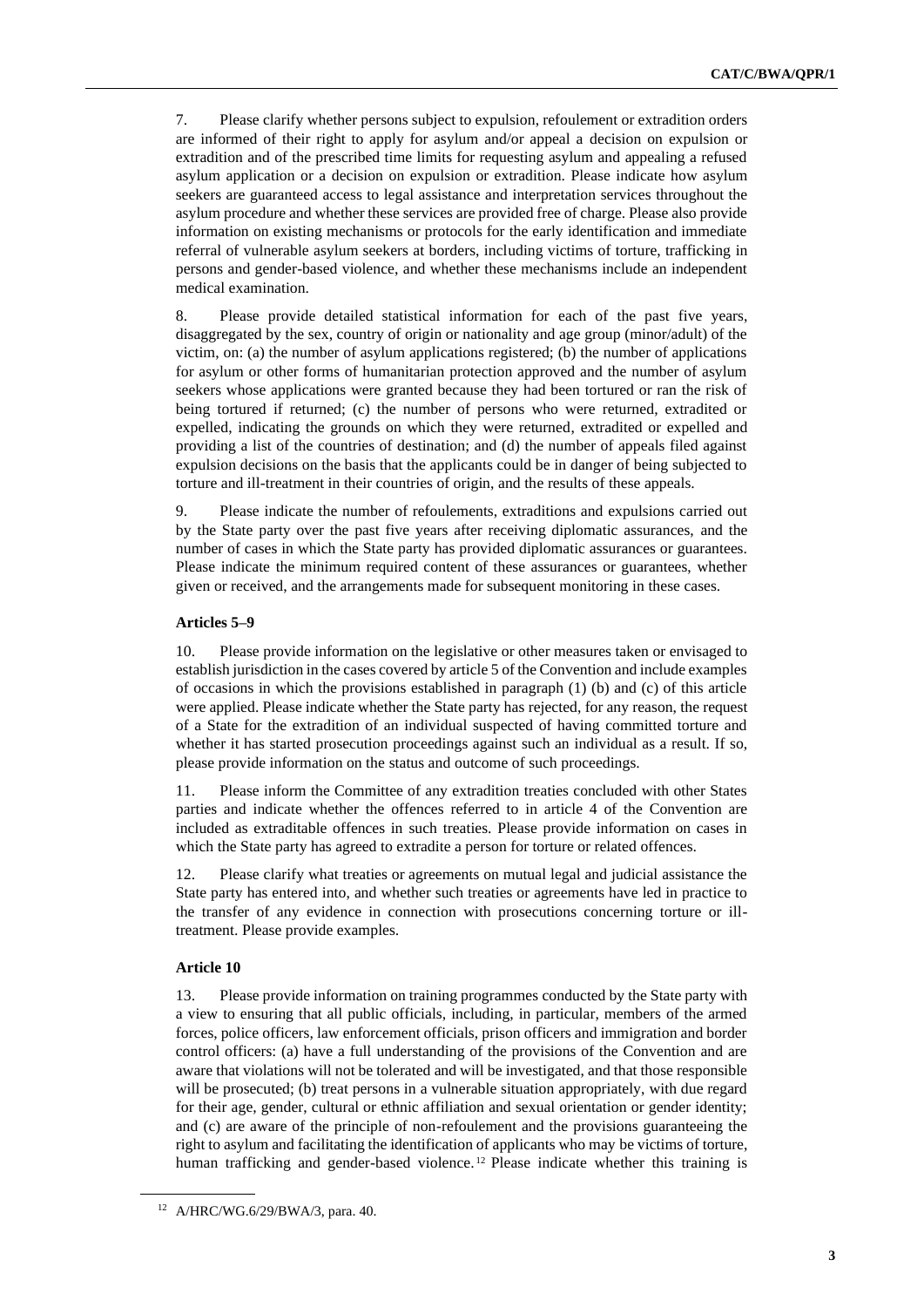mandatory or optional, how often it is provided, how many officers and public officials, as a proportion of their total number, have received the training, whether there are plans to provide training for officers who have yet to receive it, and whether the State party has developed a methodology to assess the effectiveness and impact of its training programmes in terms of reducing the number of cases of torture and ill-treatment. If so, please provide information on the methodology's content and application.

14. Please provide detailed information on the training programmes organized for judges, prosecutors, forensic doctors and other medical staff who deal with persons deprived of their liberty to equip them to detect and document the physical and psychological consequences of torture. Please indicate whether these programmes include specific training about the Manual on the Effective Investigation and Documentation of Torture and Other Cruel, Inhuman or Degrading Treatment or Punishment (Istanbul Protocol). Please clarify whether the State party provides training on how to monitor, investigate and prosecute complaints of torture and ill-treatment in a child- and gender-sensitive manner.<sup>13</sup>

#### **Article 11**

15. Please provide statistical data for each of the past five years, disaggregated by the place of detention, sex, age group (minor/adult) and ethnicity or nationality of detainees, on the capacity and occupancy rate of all places of detention, the number of pretrial detainees and the number of convicted prisoners. Please provide information on measures taken to ensure the separation of pretrial detainees from convicted prisoners, minors from adults,<sup>14</sup> and men from women, and specify in which places of deprivation of liberty detainees are yet to be separated in this way. Please also provide information on the steps taken to prevent overcrowding in places of detention, <sup>15</sup> such as abolishing status offences and adopting alternatives to pretrial detention and non-custodial sentencing measures, particularly in cases involving children in conflict with the law.<sup>16</sup>

16. Please indicate what steps have been taken to ensure adequate living conditions, hygiene and sanitation in all places of detention, and to provide sufficient and appropriate food, a minimum number of educational and leisure activities and adequate medical assistance and access to medicines in prisons. Please also indicate whether medical examinations are routinely carried out upon admission to detention centres and describe the procedure by which medical personnel can document and report signs of ill-treatment without risk of reprisals. Please provide information on the efforts taken by the State party to prevent HIV/AIDS, tuberculosis, hepatitis and other infectious diseases in places of detention. Please also provide information on the efforts made to address the specific needs of children in conflict with the law in detention centres, <sup>17</sup> particularly with respect to, inter alia, educational services, access to adequate food and medicines and protection against violence. Please indicate the measures taken to address the needs of women deprived of their liberty, in particular pregnant women and women with children, and clarify whether women are guarded by personnel of the same sex in all places of detention.

17. Please provide information on the disciplinary system in places of detention and indicate whether there is a procedure that guarantees due process and an independent body that reviews the disciplinary measures taken. Please also provide information on: (a) the maximum duration, in law and in practice, of solitary confinement; (b) the measures in place to ensure that solitary confinement is not imposed on children and adolescents in conflict with the law or persons with intellectual and psychosocial disabilities; and (c) whether a register of disciplinary penalties is kept in all places of detention and whether the proportionality of penalties is monitored. Please also provide information on measures taken to prevent and eradicate corruption in prisons, examples of which include offering better conditions of detention and pardoning punishments on the basis of payments to prison staff.

<sup>13</sup> CRC/C/BWA/CO/2-3, para. 37 (d).

<sup>14</sup> Ibid., paras. 66–67.

<sup>15</sup> CCPR/C/BWA/CO/1, para. 17.

<sup>16</sup> CRC/C/BWA/CO/2-3, paras. 66–67.

<sup>17</sup> Ibid., paras. 66–67.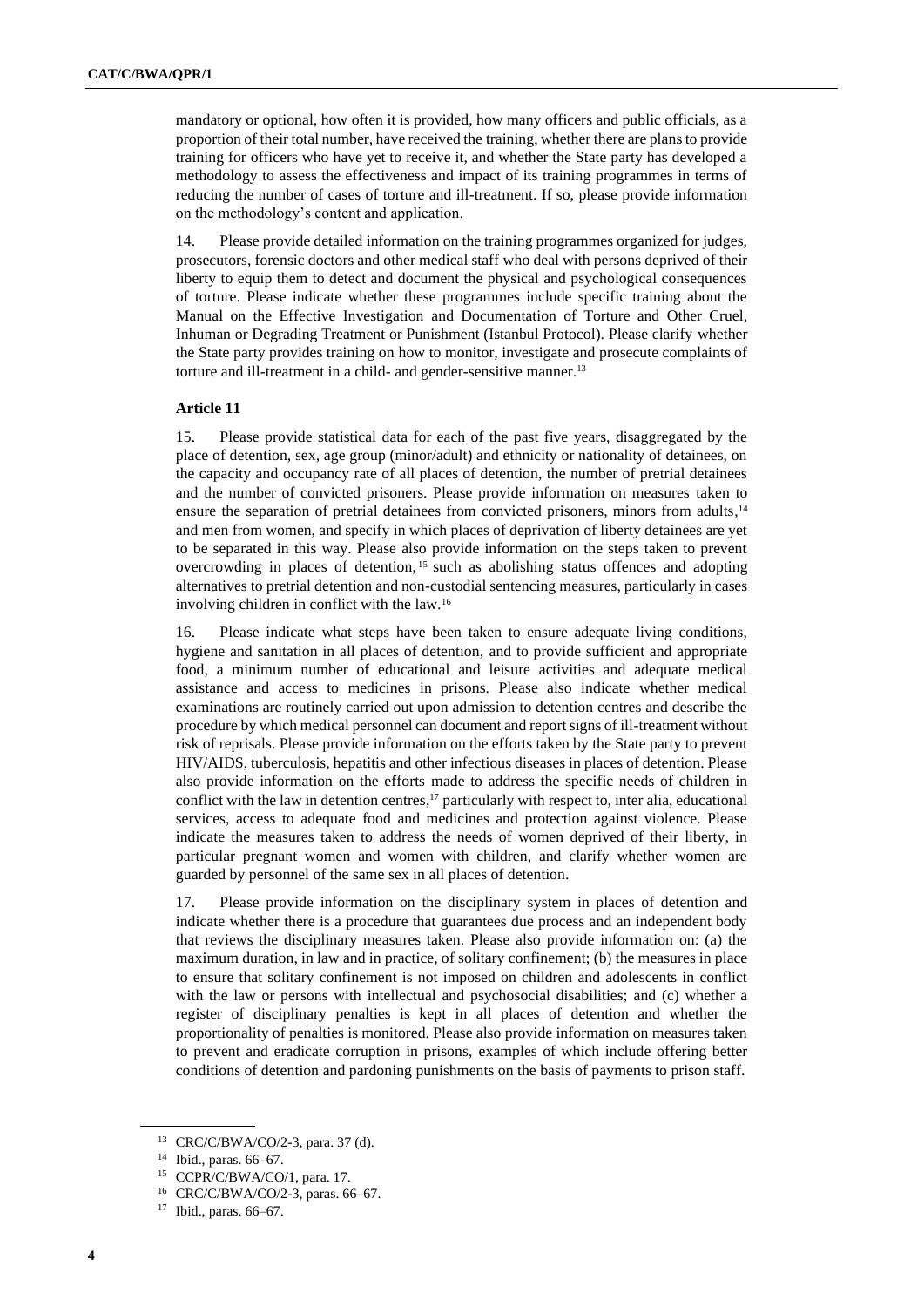18. Please provide statistical data for each of the past five years on the number of deaths in custody, including in mental health institutions and police detention centres, disaggregated by the place of detention, sex, age group (minor/adult) and ethnic origin or nationality of the deceased and cause of death. Please provide detailed information on the results of investigations into these deaths, the number of deaths attributed to assaults committed or tolerated by public officials, in which excessive force was used or timely medical assistance and treatment was lacking, the steps taken to prevent similar cases from occurring in the future, and the measures taken by the State party in order to prevent violent incidents and deaths in custody.

19. Please provide information on the procedural and substantive guarantees that are applicable to the involuntary confinement of persons with intellectual or psychosocial disabilities and of children and adolescents living in residential care homes. Please also provide information on the measures in place to provide alternative family- and communitybased care options for children deprived of their family environment and persons with intellectual or psychosocial disabilities. <sup>18</sup> Please clarify whether there is an independent mechanism for overseeing residential care homes and whether there are accessible channels for reporting, monitoring and remedying any ill-treatment that occurs within them. In addition, please provide information on the use of physical and chemical means of restraint and other medical non-consensual coercive measures on persons admitted to psychiatric institutions.

20. Please describe the procedure and criteria used to assess the necessity and proportionality of placing asylum seekers and undocumented migrants in administrative detention and indicate the alternatives to administrative detention that exist.<sup>19</sup> Please clarify whether decisions to impose administrative detention are periodically reviewed and whether it is possible to challenge the lawfulness and proportionality of such decisions and the duration of the detention that they impose. Please provide annual statistical data, disaggregated by the sex, age group (minor/adult) and nationality of detainees, on the number of persons detained for migration reasons over each of the past five years, and the proportion of the total number of cases per year in which alternatives to detention were used. Please clarify whether persons in administrative detention are separated from ordinary detainees and in which type of establishment they are held, including families with children and unaccompanied children.<sup>20</sup>

#### **Articles 12–13**

21. Please indicate which authorities or oversight bodies are competent to initiate and carry out an investigation, at both the criminal and the disciplinary levels, when there is reason to believe that an act of torture or ill-treatment has been committed under the State party's jurisdiction by police officials or by prison or military personnel. Please explain how these authorities or bodies interact with the Attorney General's Office during the investigation and what safeguards are in place to ensure that there is no hierarchical or institutional link between the suspected perpetrators and the inspectors. Please clarify whether the Attorney General's Office is required to initiate an ex officio investigation where there is reason to believe that an act of torture or ill-treatment has been committed and to request that the potential victim undergo a forensic medical examination. Please also clarify whether the alleged perpetrator is automatically suspended from his or her functions while the investigation is being conducted and/or prohibited from further contact with the alleged victim. Please clarify whether customary laws and practices are compatible with the obligations emanating from the Convention; for instance, whether customary courts are competent to adjudicate cases of torture or ill-treatment.<sup>21</sup>

22. Please indicate what remedies are available to persons who claim to have been subjected to acts of torture or ill-treatment, especially persons deprived of their liberty,<sup>22</sup> and

<sup>18</sup> Ibid., paras. 41–42.

<sup>19</sup> Ibid., paras. 60–61.

 $20$  Ibid., and CEDAW/C/BWA/CO/4, para. 44 (c).

<sup>21</sup> A/HRC/WG.6/29/BWA/2, para. 16.

<sup>22</sup> CCPR/C/BWA/CO/1, para. 18.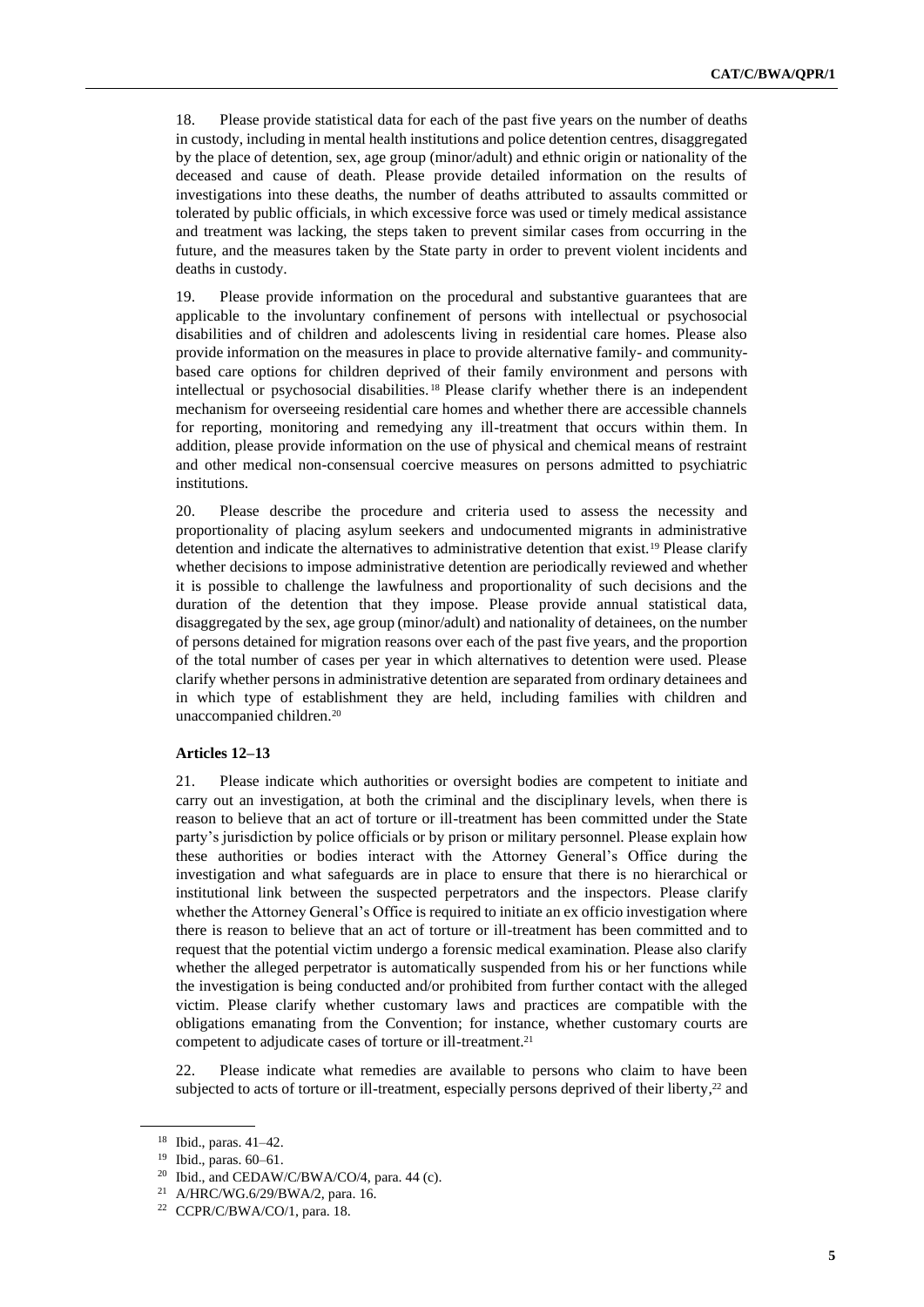what remedies are available to complainants in the event that the competent authorities refuse to investigate their case. In addition, please explain how the State party guarantees the confidentiality, independence and follow-up of the system for receiving complaints of torture and ill-treatment,<sup>23</sup> including in cases where the victim is deprived of their liberty, and indicate what mechanisms are in place to protect victims of torture and ill-treatment, members of their family, witnesses and investigators against any form of intimidation or reprisal arising as a consequence of complaints submitted.

23. Please provide statistical data for each of the past five years, disaggregated by the sex, age group (minor/adult) and ethnic origin or nationality of the victim and the service to which the accused person belongs, on complaints of actual or attempted acts of torture and illtreatment, and complicity, participation or acquiescence in such acts, by State officials.<sup>24</sup> Please indicate how many ex officio investigations have been opened into the abovementioned offences. Please provide information on all judicial and disciplinary proceedings initiated, convictions handed down, decisions to stay proceedings made, cases dropped, and criminal penalties and disciplinary measures imposed. In particular, please clarify whether the State party opened an investigation into the 2011 allegations of the rape of a young woman while in immigration detention, and whether it provided redress to the victim, as requested by the Special Rapporteur on torture and other cruel, inhuman or degrading treatment or punishment.<sup>25</sup>

### **Article 14**

24. Please describe the procedure established in the State party to ensure that victims of torture and their families obtain redress. Please clarify whether the State party is legally responsible for the conduct of perpetrators of torture and ill-treatment and is therefore obliged to compensate the victims. Please also clarify whether the right to receive compensation for torture or ill-treatment is dependent on a judgment having been handed down in criminal proceedings and whether civil proceedings related to torture and ill-treatment are subject to a statute of limitations.

25. In the light of paragraph 46 of the Committee's general comment No. 3 (2012) on the implementation of article 14, please provide information on redress and compensation measures, including the means of rehabilitation, ordered by the courts and actually provided to victims of torture or their families over each of the past five years. This should include the number of requests for compensation that have been made, the number of requests granted and the amounts awarded and actually disbursed in each case. Please also provide information on rehabilitation programmes for victims of torture and ill-treatment and whether they include medical and psychological assistance, and the degree of cooperation with specialized non-governmental organizations in this area.

#### **Article 15**

26. Please provide information on legal provisions concerning the prohibition on using statements obtained through torture as evidence. Please provide examples of any cases that have been dismissed by the courts owing to the introduction of evidence or testimony obtained through torture or ill-treatment.

#### **Article 16**

27. Please indicate whether the State party envisages amending its legislation and expressly prohibiting corporal punishment in all settings, including the sentence of caning, foreseen in section 28 of the Penal Code and section 305 of the Criminal Procedure and Evidence Act. 26

<sup>23</sup> CRC/C/BWA/CO/2-3, paras. 39–40.

<sup>24</sup> CCPR/C/BWA/CO/1, para. 18.

<sup>25</sup> A/HRC/19/61/Add.4, para. 30.

<sup>26</sup> CEDAW/C/BWA/CO/4, paras. 33 (b) and 34 (c); A/HRC/WG.6/29/BWA/3, paras. 38 and 40–43; A/HRC/38/8, paras. 129.41–129.44; CRC/C/BWA/CO/2-3, paras. 35 and 66–67; and CCPR/C/BWA/CO/1, para. 19.